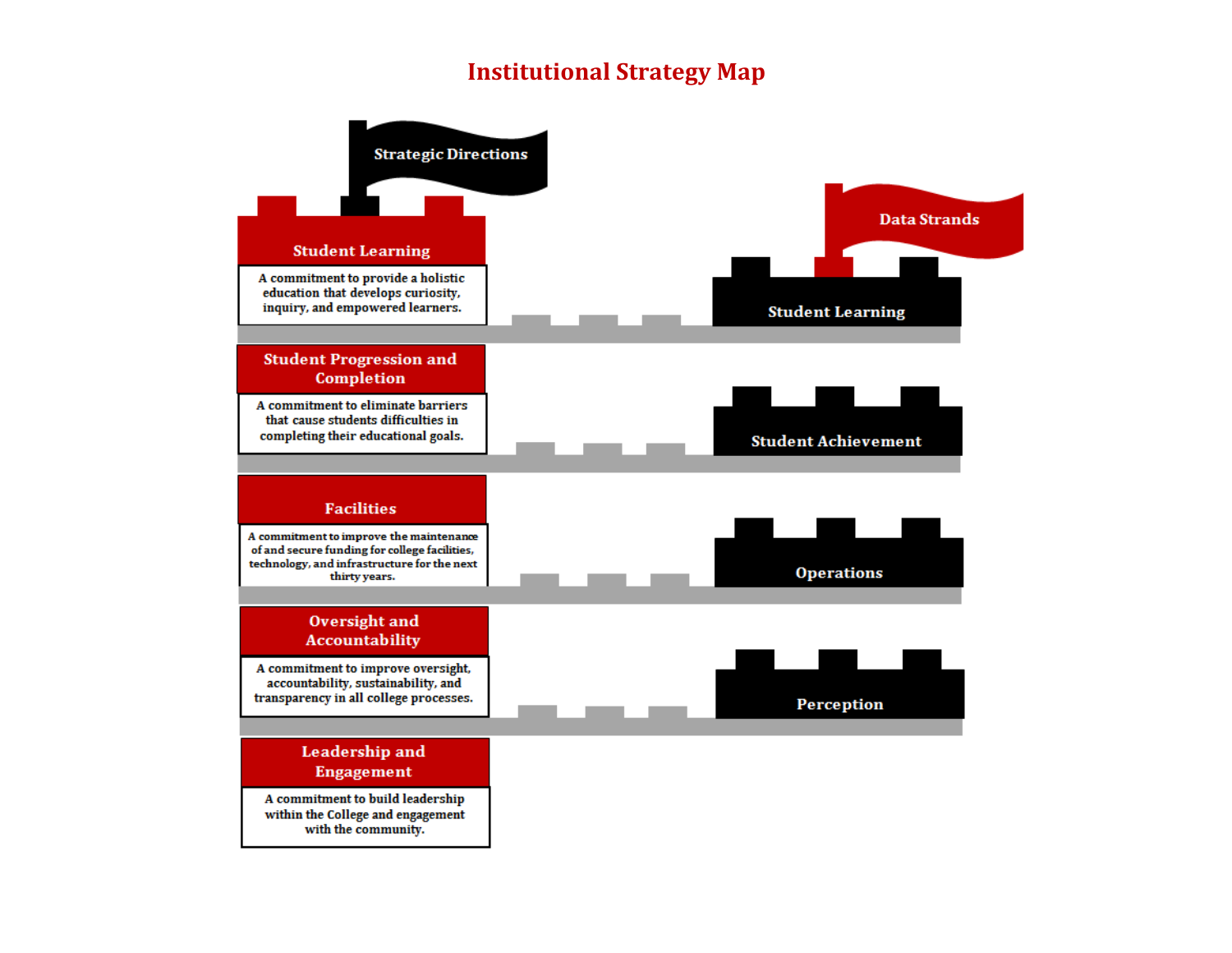## **Road Map to Institutional Effectiveness and Student Success**

The following pages include the initiatives developed for each of the 2015-2018 Strategic Directions. The intent is to complete the initiatives over the course of the three-year cycle. Each year the College will evaluate the progress it has made on each initiative.

Fall Committee Reports due in early November will focus on the status of the initiatives aligned with committee work. Using the icons below, the committees will report on their progress. Green means an initiative has been completed, green and yellow together represent work perpetually in progress, yellow indicates the work is in progress, and red shows that work has not yet begun. Initiatives with yellow or red icons will need to include action plans for completion. Committee Reports will be directed to the Accreditation and Institutional Quality Committee (AIQ) for review. Following its charge, AIQ will "review and monitor evaluation activities to ensure they result in integrated, meaningful, and sustained college improvement." AIQ will analyze the Committee Reports, create a summary, and present the information to **College Council** in early December.

At the end of each academic year, committees will follow the same process, with AIQ presenting the analysis to the annual College Leadership Year-End Review & Planning Meeting.



Green means an initiative has been completed.



Green and yellow together represent work perpetually in progress.



Yellow indicates the work is in progress.



Red shows that work has not yet begun.

Initiatives with yellow or red icons will need to include action plans for completion.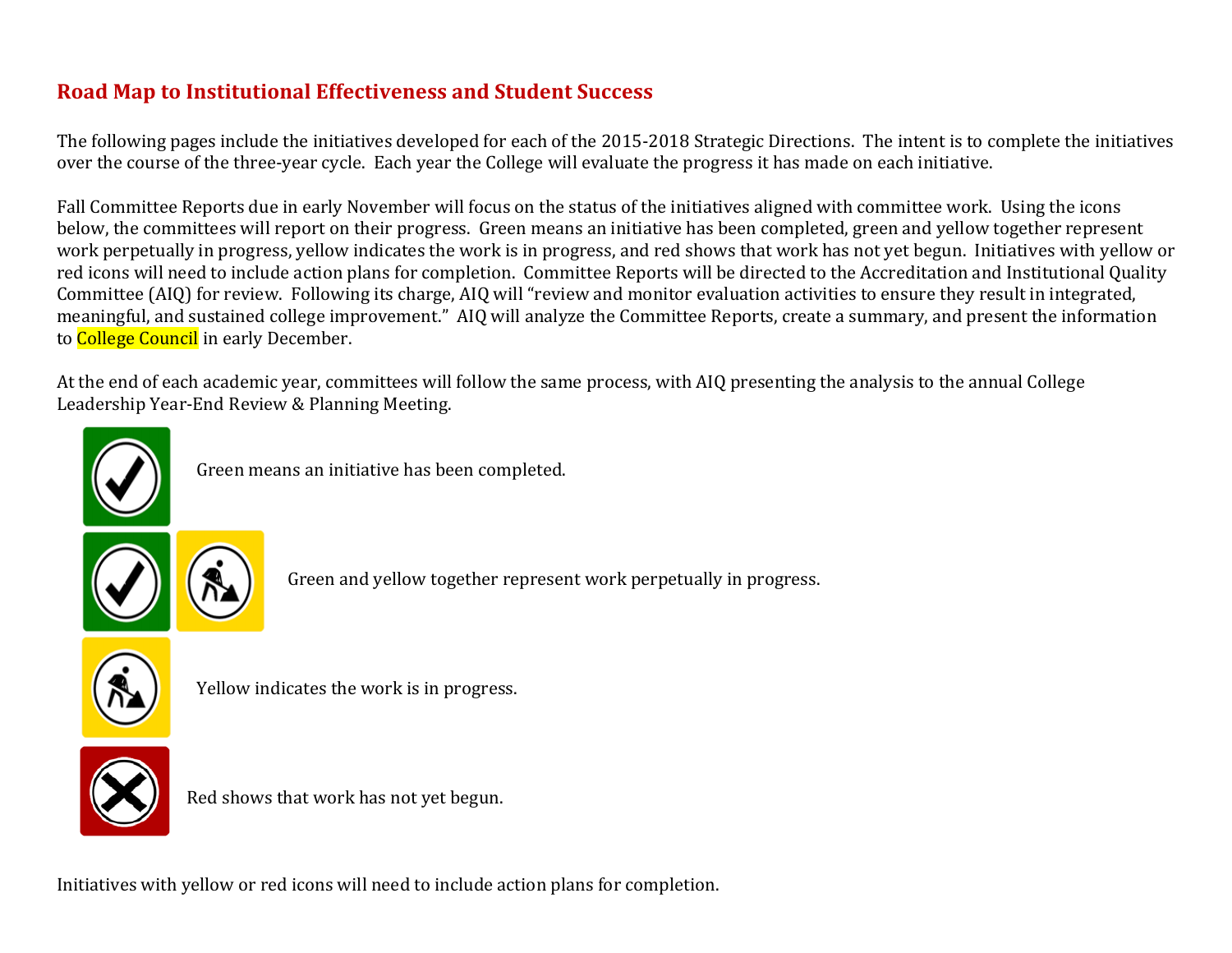## **Direction #4 Oversight and Accountability**

*A commitment to improve oversight, accountability, sustainability, and transparency in all college processes.*

|                       | <b>Initiatives</b>                                                                                                                    | How will you evaluate and<br>document the initiative's success?                                                                                                           | <b>What committee or position</b><br>would be responsible?<br>(The person closing the loop and<br>reporting out) | <b>Scoring</b> |  |  |  |  |
|-----------------------|---------------------------------------------------------------------------------------------------------------------------------------|---------------------------------------------------------------------------------------------------------------------------------------------------------------------------|------------------------------------------------------------------------------------------------------------------|----------------|--|--|--|--|
|                       | Program Review, Resource Allocation, and Closing the Loop                                                                             |                                                                                                                                                                           |                                                                                                                  |                |  |  |  |  |
| 2                     | Align budget development with program review<br>process.                                                                              | Annual Program Review process and Annual<br>Report and presentation to College Council;<br>Closing the Loop documents.                                                    | VP of Finance and Administrative Services,<br><b>Budget Committee,</b><br>Program Review Committee               |                |  |  |  |  |
| 6                     | Include opportunity in the budget process for the<br>campus community to look at the budget before it<br>goes to the District Office. | Posted Budget Committee minutes.<br>Publicized climate/trust surveys.<br>Posted College Council minutes.                                                                  | VP of Finance and Administrative Services,<br><b>Budget Committee</b>                                            |                |  |  |  |  |
| 8                     | Continue to improve rigor and focus of the Closing<br>the Loop document.                                                              | Annual Closing the Loop document.                                                                                                                                         | President's Cabinet,<br><b>College Council</b>                                                                   |                |  |  |  |  |
| <b>Accountability</b> |                                                                                                                                       |                                                                                                                                                                           |                                                                                                                  |                |  |  |  |  |
| 9                     | Publish and post at least annually a complete<br>organizational chart that includes faculty,<br>classified, and administrators.       | The organizational chart is more detailed and<br>published on <b>College Council</b> page.                                                                                | <b>College Council</b> ,<br>President's Office                                                                   |                |  |  |  |  |
| 10                    | Increase institutional research staff to provide<br>timely data.                                                                      | BC has full-time researcher; Organizational<br>chart with researcher position.                                                                                            | President,<br><b>College Council</b>                                                                             |                |  |  |  |  |
| 11                    | Use Strategic Directions to focus committee work<br>plans and reports.                                                                | The synthesis and scoring are created and<br>posted.                                                                                                                      | AIQ,<br><b>College Council</b>                                                                                   |                |  |  |  |  |
| 13                    | Ensure internal deadlines are met. Examples<br>include Program and Curricular Reviews.                                                | Internal deadlines are clearly publicized and<br>met. Committees and other entities need<br>procedures to deal with late work and report<br>that deadlines have been met. | AIQ,<br>All committees                                                                                           |                |  |  |  |  |
| 16                    | Communicate and monitor the board policy<br>adoption process.                                                                         | Regular reports to College Council and<br>Academic Senate.                                                                                                                | Academic Senate,<br><b>College Council</b>                                                                       |                |  |  |  |  |